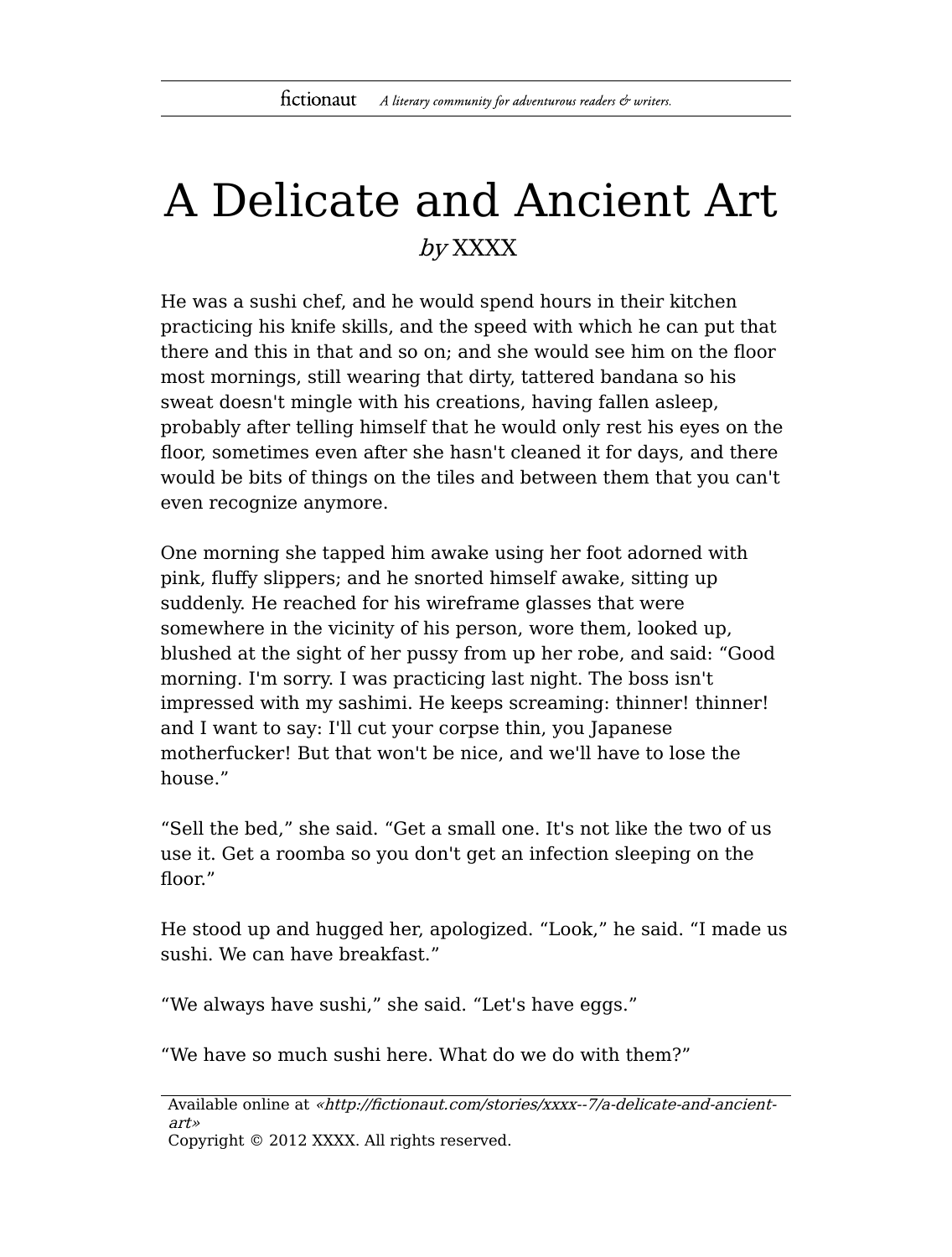"Put them in the fridge."

"They'll go stale."

"Throw them away."

The scandal washed over his face, and the sides of his mouth considered laughing, but failing reciprocation from the face of his lover aborted before it was too late.

"You're not joking."

"No, I'm not joking."

He looked away, walked toward his creations, place a hand over them, neglecting hygiene, something he also had to work on, and said: "Please don't make me choose between you and my craft."

"It's uncooked fish," she said. "How can you choose me over uncooked fish? Are you out of your mind?"

He looked at his sushi; and upon seeing this she pulled at the knot of her robe and exposed herself to him, and she stood there in contrapposto, regretting there was no giant clam out of which she could stand, regretting the lack of a wind machine to toss her hair to one side, placing an arm to her breasts and another to her groin.

She got his attention for a moment. Then, he stared back at his babies, fish and other sea creatues, sliced, with rice, alone, carved, dipped in sauce, rolled, and so on. They were so beautiful, he thought, and they were so because of his hands and his work, because of years of practice and toil.

His girlfriend, on the other hand: She had arrived here on Earth with those genes and those features. He used her body for his